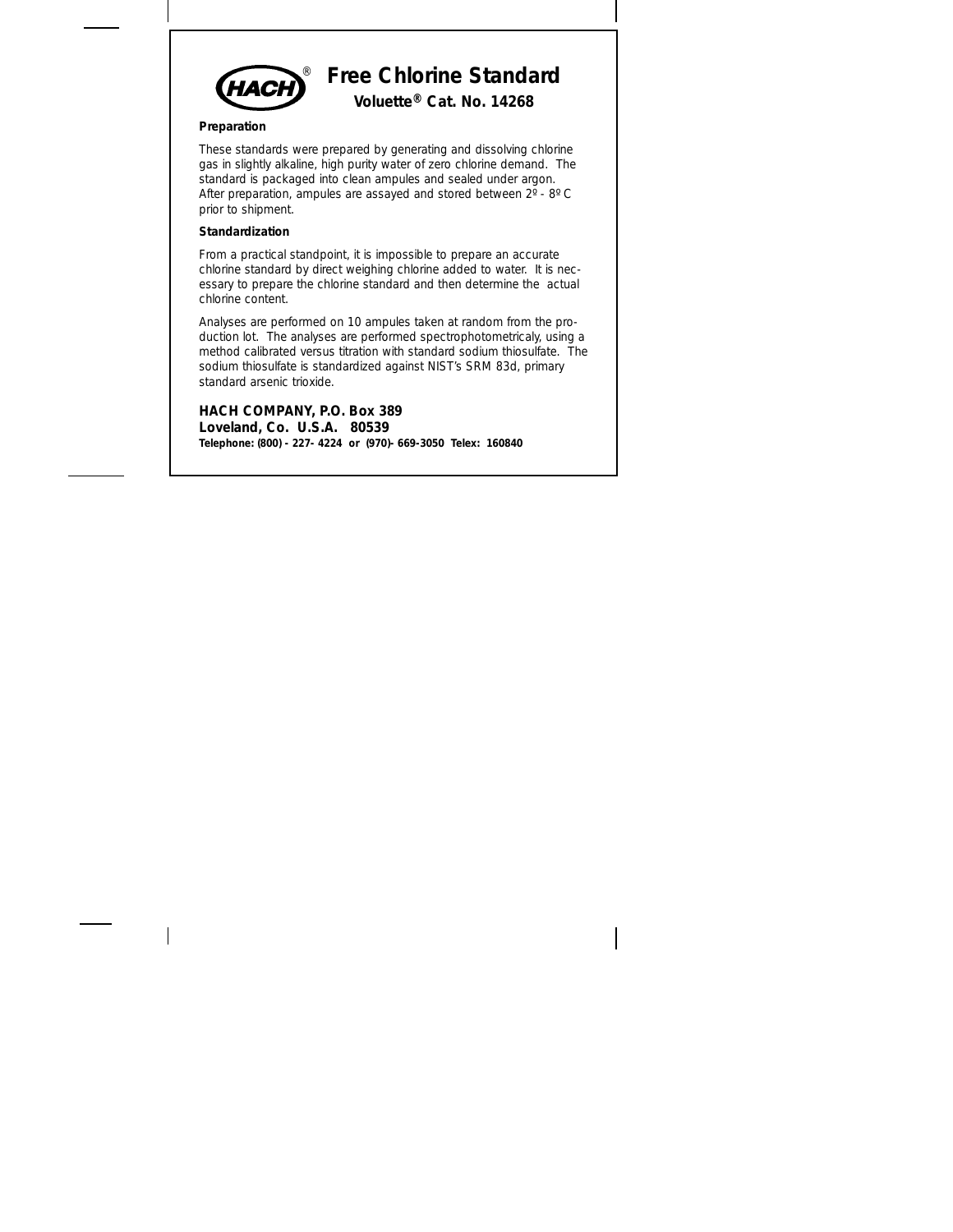# **Storage and Life Expectancy**

Many types of chlorine solutions were investigated for stability. It was found that pure chlorine in pure water was the most stable, although it does decay at a rate dependent upon temperature.

| Storage Temperature              | Rate of Loss                   |
|----------------------------------|--------------------------------|
| 3°C (40° F, refrigerated)        | No measurabe loss in 18 months |
| $10^{\circ}$ C (50 $^{\circ}$ F) | 0.009% loss/day                |
| 25°C (room temp.)                | 0.05% loss/day                 |
| 100°C (boiling temp.)            | 18.7% loss/day                 |

It is recommended that the chlorine ampules be stored under refrigeration between 35º - 45º F, (2º - 10º C ), immediately upon receipt. Minimize exposure to sunlight by keeping unopen ampules in its closed box. When stored under these conditions, the expected stability at the stated concentration is at least 18 months.

## **Procedure**

- 1. Prepare a chlorine determination by adding DPD to a 25-mL water sample.
- 2. Measure the color and read the mg/L free or combined chlorine. Record the value.
- 3. Snap open an ampule of chlorine standard and, with the use of the TenSette Pipet, add 0.1 mL of standard to the sample. Swirl to mix.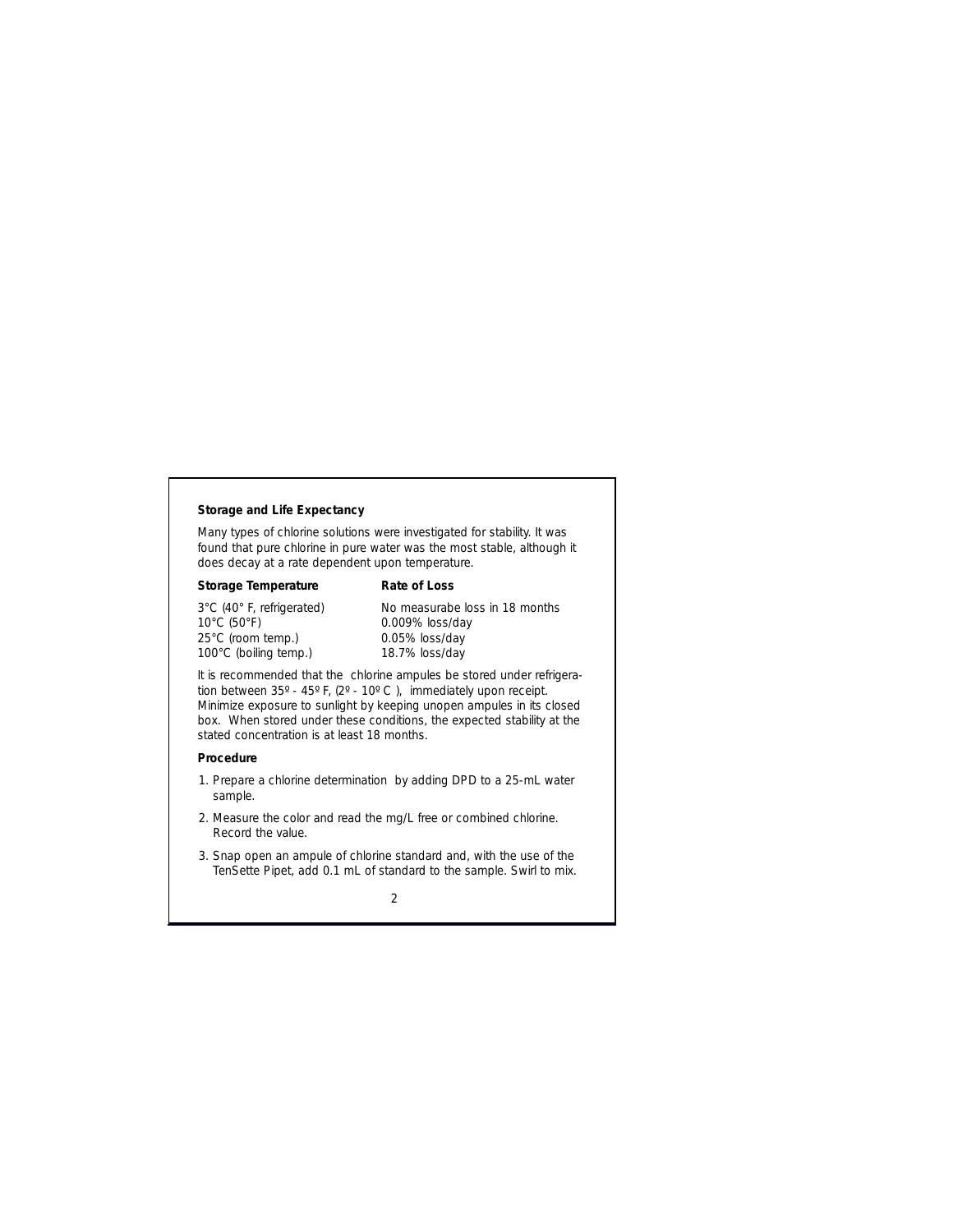- 4. Read the mg/L chlorine and record.
- 5. Calculate the concentration of chlorine added to the sample:

 mL of standard added x label Value of Voluette (mg/L) mL of standard added  $+$  mL of sample

*For example:*

The label shows the average free chlorine concentration of the ampules to be  $65.5 \pm 0.3$  mg/L.

Using 0.1 mL standard added and 25mL sample, the concentrations of free chlorine added to the sample is calculated according to the equation in step 5:

 $0.1$  mL  $x = 65.5$  mg/L  $x = 0.26$  mg/L chlorine  $0.1$ ml + 25 ml

Therefore, the addition of 0.1 mL ampule standard should increase the chlorine content by 0.26 mg/L (Step 4 - Step 2). If less is recovered, begin a systematic check to locate and correct the problem. See the general booklet, *Standard Additions for Analytical Quality Control.*

## **Notes**

The use of the Free Chlorine Standards for standard additions performs entirely satisfactorily when there is a chlorine residual already in the sample and the standard additions are made to the sample after the chlorine reagent (DPD) is already in the sample. The system will work